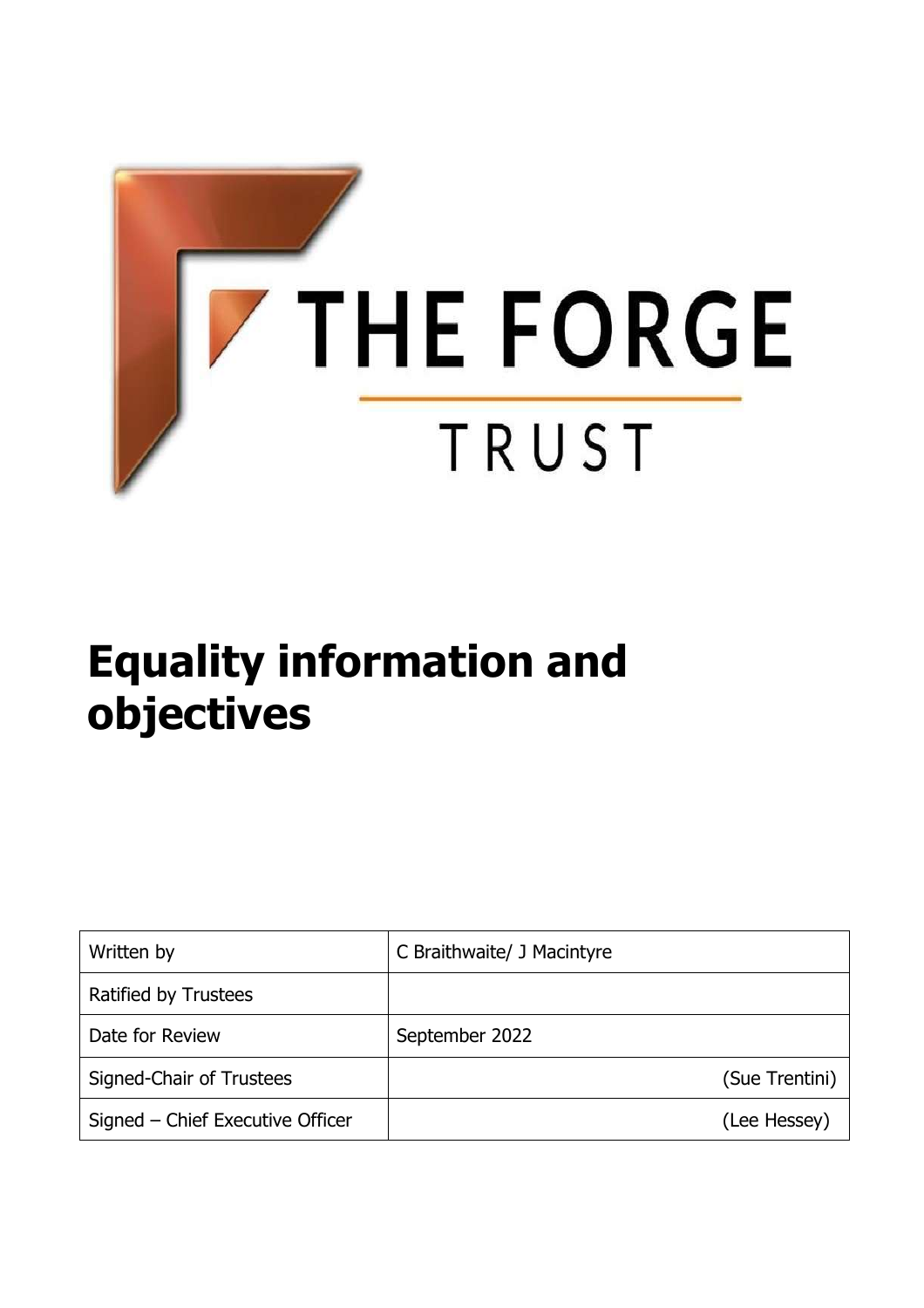# **Contents**

**…………………………………………………………………………………………………………………………….**

#### <span id="page-1-0"></span>**1. Aims**

Our Academy aims to meet its obligations under the public sector equality duty by having due regard to the need to:

- Eliminate discrimination and other conduct that is prohibited by the Equality Act 2010;
- Advance equality of opportunity between people who share a protected characteristic and people who do not share it;
- Foster good relations across all characteristics between people who share a protected characteristic and people who do not share it.

## <span id="page-1-1"></span>**2. Legislation and guidance**

This document meets the requirements under the following legislation:

- [The Equality Act 2010,](http://www.legislation.gov.uk/ukpga/2010/15/contents) which introduced the public sector equality duty and protects people from discrimination
- [The Equality Act 2010 \(Specific Duties\) Regulations 2011,](http://www.legislation.gov.uk/uksi/2011/2260/contents/made) which require schools to publish information to demonstrate how they are complying with the public sector equality duty and to publish equality objectives

This document is also based on Department for Education (DfE) guidance: [The Equality Act 2010](https://www.gov.uk/government/uploads/system/uploads/attachment_data/file/315587/Equality_Act_Advice_Final.pdf) and [schools.](https://www.gov.uk/government/uploads/system/uploads/attachment_data/file/315587/Equality_Act_Advice_Final.pdf)

This document also complies with our funding agreement and articles of association.

## <span id="page-1-2"></span>**3. Roles and responsibilities**

The Trustees will:

- Ensure that the equality information and objectives as set out in this statement are published and communicated throughout the school, including to staff, pupils and parents, and that they are reviewed and updated at least once every four years;
- Delegate responsibility for monitoring the achievement of the objectives on a daily basis to the Principal.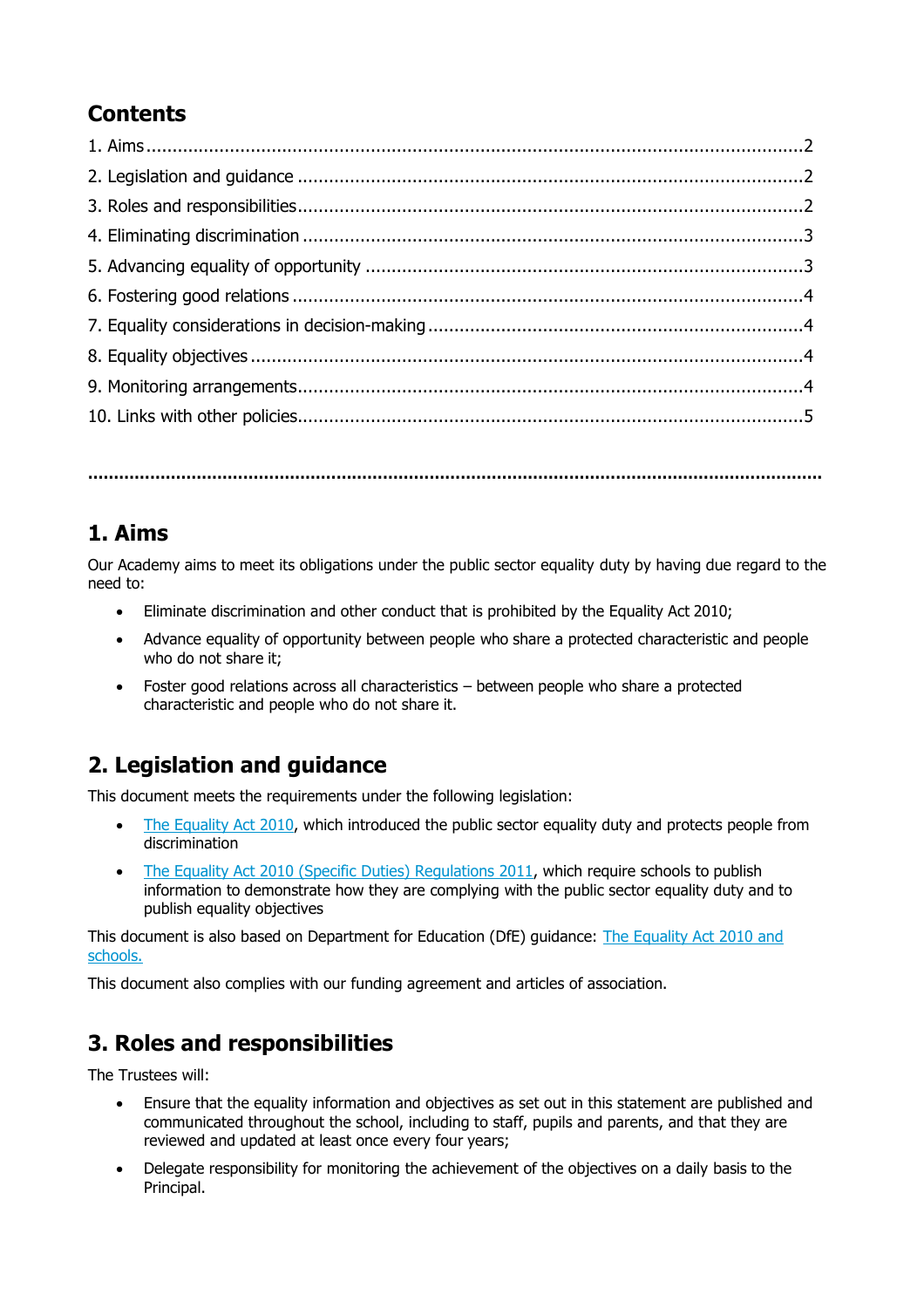The equality link trustee will:

 Meet with the designated member of staff each academic year and other relevant staff members, to discuss any issues and how these are being addressed;

- Ensure they are familiar with all relevant legislation and the contents of this document;
- Attend appropriate equality and diversity training;
- Report back to trustees regarding any issues.

The Principal will:

- Promote knowledge and understanding of the equality objectives amongst staff and pupils;
- Monitor success in achieving the objectives and report back to governors.

The designated member of staff for equality will:

 Support the Principal in promoting knowledge and understanding of the equality objectives amongst staff and pupils;

- Meet with the equality link governor every each academic year to raise and discuss any issues;
- Support the Principal in identifying any staff training needs, and deliver training as necessary.

All school staff are expected to have regard to this document and to work to achieve the objectives as set out in section 8.

#### **4. Eliminating discrimination**

The school is aware of its obligations under the Equality Act 2010 and complies with non-discrimination provisions;

Where relevant, our policies include reference to the importance of avoiding discrimination and other prohibited conduct;

Staff and trustees are regularly reminded of their responsibilities under the Equality Act, for example during meetings. Where this has been discussed during a meeting it is recorded in the meeting minutes;

New staff receive training on the Equality Act as part of their induction, and all staff receive refresher training each academic year;

The school has a designated member of staff for monitoring equality issues, and an equality link governor. They regularly liaise regarding any issues and make senior leaders and governors aware of these as appropriate.

#### **5. Advancing equality of opportunity**

As set out in the DfE guidance on the Equality Act, the school aims to advance equality of opportunity by:

 Removing or minimising disadvantages suffered by people which are connected to a particular characteristic they have (e.g. pupils with disabilities, or bullying related to a particular group);

 Encouraging people who have a particular characteristic to participate fully in any activities (e.g. encouraging all pupils to be involved in the full range of school societies);

 Ensuring a high degree of personalisation through low class sizes to meet the needs of pupils connected to different characteristics.

In fulfilling this aspect of the duty, the academy will:

- Publish attainment data each academic year showing how pupils with different characteristics are performing;
- Analyse the above data to determine strengths and areas for improvement, implement actions in response and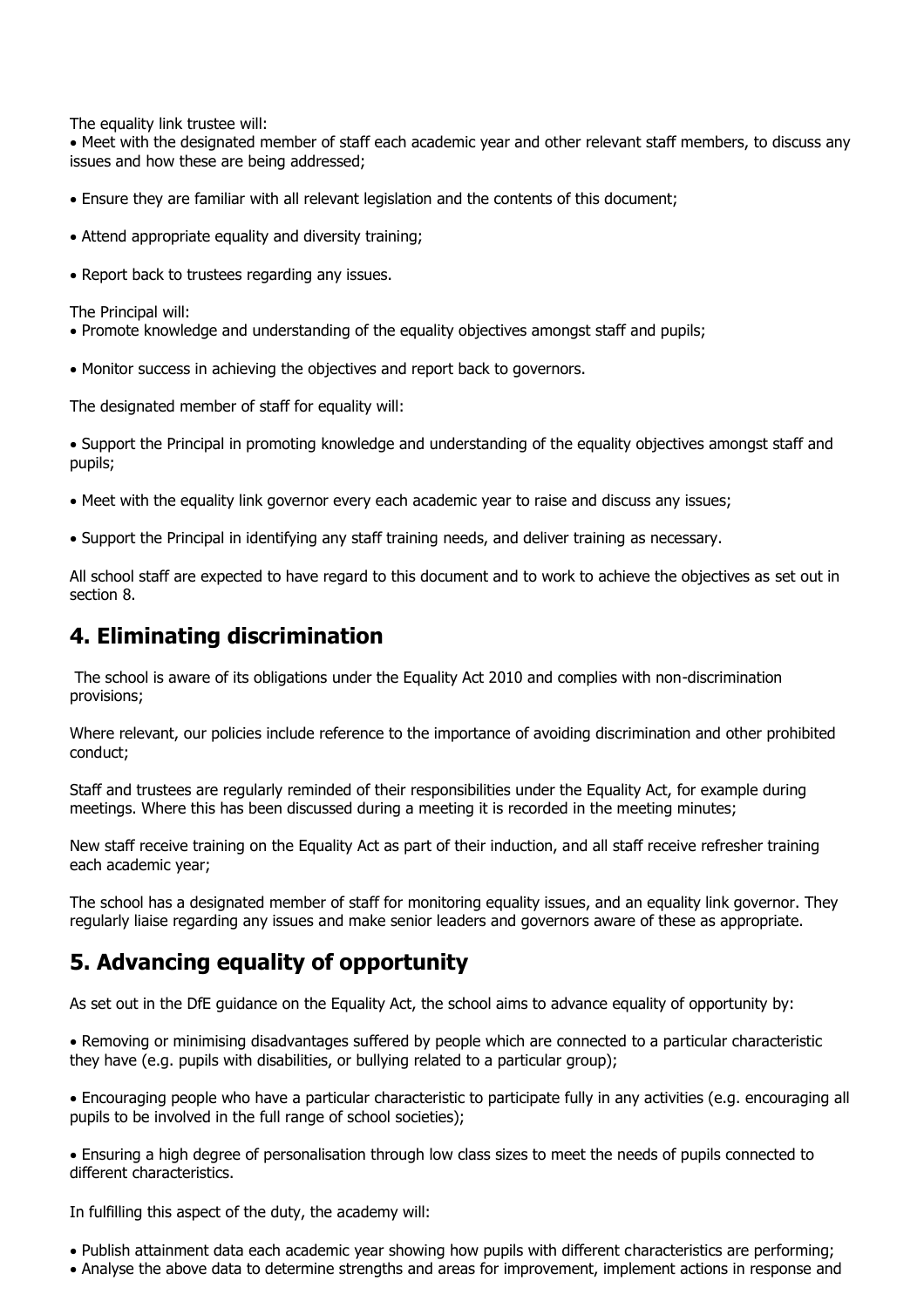publish this information;

 Publish further data about any issues associated with particular protected characteristics, identifying any issues which could affect our own pupils.

### **6. Fostering good relations**

The school aims to foster good relations between those who share a protected characteristic and those who do not share it by:

 Promoting tolerance, friendship and understanding of a range of religions and cultures through different aspects of our curriculum. This includes teaching in RE, citizenship and personal, social, health and economic (PSHE) education, but also activities in other curriculum areas. For example, as part of teaching and learning in English/reading, pupils will be introduced to literature from a range of cultures;

Holding assemblies dealing with relevant issues. Pupils will be encouraged to take a lead in such assemblies;

 Working with our local community. This includes organising school trips and activities based around the local community;

#### **7. Equality considerations in decision-making**

The school ensures it has due regard to equality considerations whenever significant decisions are made. The school always considers the impact of significant decisions on particular groups. For example, when a school trip or activity is being planned, the school considers whether the trip:

• Is accessible to pupils with disabilities; • Has equivalent facilities for boys and girls;

Is able to cater for specific diets linked to faith and culture.

## **8. Equality objective**

#### **Objective 1: To close the gap between boys' and girls' attainment in reading at KS2**

Why we have chosen this objective:

We have chosen this objective because there is a gap in attainment in reading scores between boys and girls at the end of Key Stage 2 (Based on 2019 published KS2 SATs data). At The West Park Academy, 42% of boys achieved National standards or above whilst 67% of girls achieved National standards or above.

To achieve this objective we plan to:

- Ensure targets set boys are aspirational;
- Ensure targeted pupils receive mentoring support with reading;

 Focus on the performance of boys making slow or insufficient progress against aspirational targets during pupil progress meetings;

Carry out gap analysis to tailor teaching to specific learning needs;

• Report to Trustees on the progress towards meeting this objective. Progress we are making towards this objective:

• Pupil Progress meetings have been held.

#### **Objective 2: To close the gap between Summer born children and Autumn born Children's attainment in maths at KS1.** (Notts PP Data)

Why we have chosen this objective:

We have chosen this objective because there is a gap in attainment in maths scores between Summer and Autumn born children. (31% Summer achieved National standard to 90% Autumn) at the end of KS1 2018-19.

To achieve this objective we plan to:

Highlight Autumn and Summer born children on KS1 target setting documents